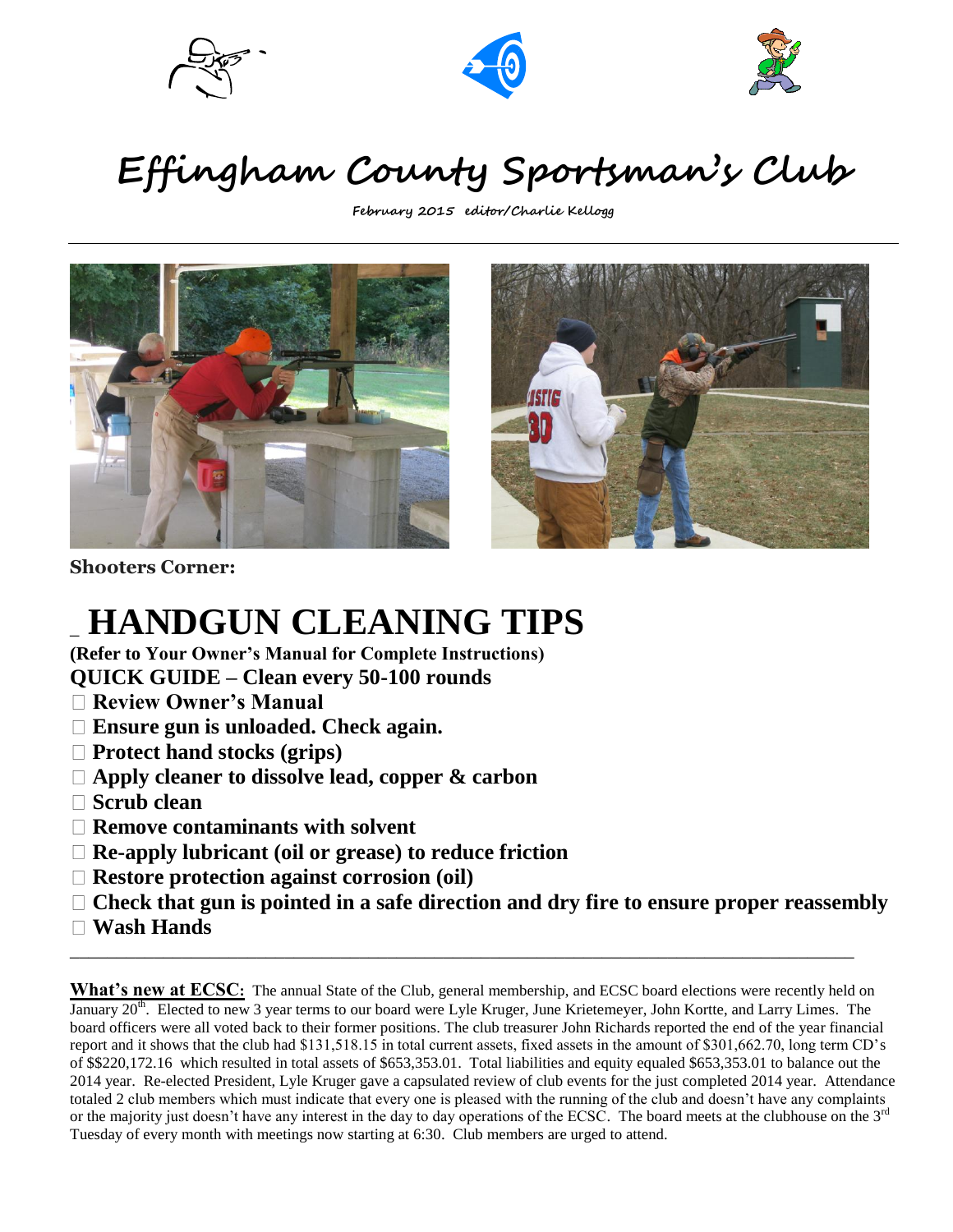**Future projects:** it was announced on January 25<sup>th</sup> that the Friends of the NRA has awarded a \$5,000 grant application to help the club with the refurbishing of the first of the two existing trap ranges. Plans for the west trap field are to replace all the cement walkways with 3 foot wide tracks to accommodate all shooters including the handicapped and to replace the old trap machine with a machine capable of throwing single and double trap. The board members are hoping that it will start seeing more of our trap shooters start showing up to use the trap fields. There is speculation on the possibility of a summer and fall trap league starting up. More news on that subject as it becomes available.

There will be a controlled burn of the ECSC woods in the spring. This burn will eliminate a large majority of the evasive plant species that are starting to take over the woods. A good example of this is the Honeysuckle brush which has really taken a strong foothold in the woods. This burn will help eradicate the majority of this specie and open up the woods to a more natural growth. Future burn offs will be conducted every 3-4 years to help better manage the club's woods. The burn will be under the control of the Illinois Nature Preserves Commission (Bob Edgin) and the Effingham Water Authority. No exact date of this project has been set. The INPC will determine the burn day depending on ground cover moisture, wind speed, and wind direction.

ECSC is still looking for club members to step up to the plate and sign up to work on one of the upcoming work days. All you have to do is call and sign up in advance for a schedule work day. By signing up in advance we can schedule specific work projects and work details. It will also help the club have the necessary tools and supplies on hand for that particular day. As of the printing of this edition ECSC has had only 1 club member volunteer sign up to help on a work day, congratulations go out to Steve Bailey for being that first ECSC volunteer.

### **Volunteer Work day schedule: ECSC needs your help!!!!! Total of club members who have already signed up to volunteer – 5 out of 700 members.**

**March 7th Saturday** shed, staining of the skeet field dividers, 5 stand tower/shooting stanchions, and the pistol range. Rain day m**:** Club house cleaning, clean and reorganize the mechanical ake up March  $21<sup>st</sup>$ . 20 volunteers needed.

**April 12th Sunday:** Cut brush on rifle range, pistol ranges, perimeter of skeet fields, and along both sides of the spill way creek. Collect and pile up all brush and trash. Rain day make up Saturday April 18<sup>th</sup>. 30 volunteers needed.

**May 30 Saturday, May 31 Sunday, June 6 Saturday:** Major project constructing a bridge across the spillway creek by the Aux Rifle Range. Please bring hammers, portable drills, power saws, etc. 15 volunteers needed each day.

**June 6<sup>th</sup> Saturday:** Finishing up the Major project constructing a bridge across the spillway creek by the Aux Rifle Range. Stain Bridge, Aux rifle range and the main rifle range. 10 volunteers needed.

Mowing Skeet fields and rifle range. 7 volunteers needed.

Cut brush around Skeet and Trap fields. 10 volunteers needed.

**June 13<sup>th</sup> Saturday:** Mowing Skeet fields and rifle range. General out door maintenance. 7 volunteers needed.

June 27<sup>th</sup> Saturday: Mowing Skeet fields. 5 volunteers needed.

**July 18<sup>th</sup> Saturday:** Mowing Skeet fields and rifle range. General out door maintenance. 7 volunteers needed.

**Aug 1st Saturday:** Mowing Skeet fields and rifle range. General out door maintenance. 7 volunteers needed.

**Aug 15th Saturday**: Mowing Skeet fields and rifle range. General out door maintenance. 7 volunteers needed.

**Sept 19th Saturday:** Mowing Skeet fields and rifle range. General out door maintenance. 7 volunteers needed.

**If you want to volunteer all you have to do is………**Contact Charlie Kellogg @ (630) 901-7176 or [kellogg\\_chuck@yahoo.com](mailto:kellogg_chuck@hoo.com) to get your name on the list or if you have a question. There are a limited number of slots open for each work day so please register early so we can get an idea of how many are going to show up and what the club needs to order in needed materials. **Remember it will be up to you, the club members, who will ultimately determine how the club will proceed in possibly increasing annual dues and conducting mandatory work days for members in the future years.** 

**Up coming club events:**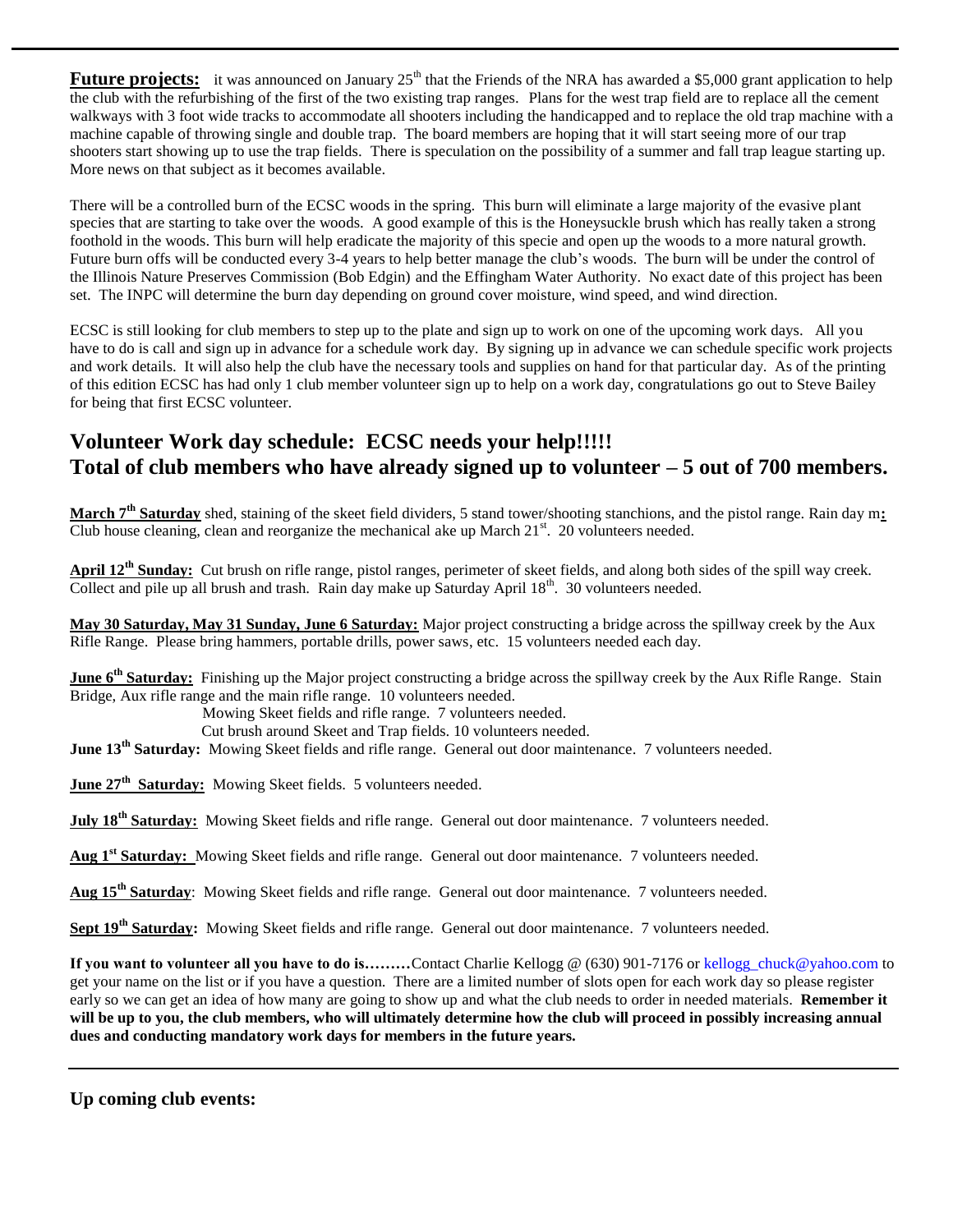\***Winter Skeet League** The league started January 4<sup>th</sup> and is continuing every Sunday 8-2 and Tuesday evenings starting at 5p.m. Teams consist of 5 shooters and all shooters will by now have handicaps assigned. There will be a banquet and awards dinner at the conclusion of the season. You have to be a club member to participate in the league. Individual Bank Scores have been shot in the first two weeks and handicaps are now established. This year there are a total of 15 teams registered, for a total of 70 shooters. So far every excuse known to man has been used for missed shots and a few new ones have crept into the club's vocabulary. If you have a bad day on the skeet field please talk to our man "Gomez" for an updated list of acceptable excuses. If your excuse isn't on Gomez's list then it is not a valid excuse and cannot be used again. Current standings for the league are as follows after 3 weeks:

| Top 5 teams           | Top 5 individual shooters |                              |
|-----------------------|---------------------------|------------------------------|
| Lake Sara Marina 2    | $9-0$                     | <b>Randy Martin</b><br>23.75 |
| Roc's                 | $9-0$                     | 23.75<br>Tim Helmink         |
| <b>BKW</b> Services   | $9-0$                     | 23.75<br><b>Bill Leasher</b> |
| Orchard Inn/Donnewald | $8-1$                     | 23.00<br>Steve Bilbry        |
| Prarie Design         | $7-2$                     | 23.00<br>Rogert Fulk         |

For league information contact me, Skeet League Coordinator, Don Krietemeyer, at (217) 821-7980.

\*\*\*\* The Trap range is open during skeet league season on Sundays only. Last year the skeet range was very crowded on Sundays with lots of teams waiting around waiting to shoot. This year the trap range will be open on Sundays so you can now shoot a little trap while you wait for a slot to open up on the skeet range. \*\*Make sure you have enough time to shoot a round of trap before your turn comes up for the skeet league. If you are on the trap range and your skeet time is called and you don't respond your place in the queue will be passed over. Note Make sure you bring enough shells!

\***Guns Save Lives:** They meet every 2nd Thursday of the month at the clubhouse. Doors open at 5P.M. with dinner catered by Niemergs at 6 P.M., the cost is \$8. Each meeting will have a technical session speaker after dinner and a gun will be raffled off at every meeting (cost of raffle is \$5). This event is always looking for speakers and tech session speakers so if you have a topic or a tech specialty that you are proficient in then think about being a presenter. Note there will not be a meeting on March 5<sup>th</sup> due to the FNRA banquet.

#### \***4-H Club:** 4-H Mid Illinois Extreme Shooters

Our January shoot was held January 10<sup>th</sup> with 20 attendees: Devin Beckman, Levi Jones, Dylan Ferguson, Jackson Probst, Robert Lowrance, Conner Beckman, Michelle Beckman, Taylor Richardson, Claire Beckman, Skylar Lowrance, Paul Esker, Ethan Weidner, Wade Ruholl, Levi Beckman, Dusty Beckman, Jack Beckman, Vincent Katt, Drake Katt, Gina Westendorf, Jake Beckman, Garrett Hoene, Randy Brummer ,and Trent Brummer. Certified instructors were: Chad Beckman, Amanda Weishaar, Josh Dust, Greg Esker, and Kim Beckman. Clarence Funneman talked about the importance of cleaning guns and what cleaners he uses. Then he took a gun apart and cleaned it. The kids then got into groups and cleaned some of the guns owned by the ECSC and their own guns. Clarence stayed to assist the certified adults and kids with gun cleaning. Twelve of the kids went downstairs to shoot archery with Amanda. After the meeting Pals Electric came to present our club with a check for \$5125.00 from a gun raffle they had. Winners of the gun raffle were Kate Cameron- Remington 11-87 12 guage, Mary Fuesting-Remington 870 and Bob Kreke-\$250.00 cash. Bob Kreke and his son were at the meeting and donated the money back to the club. Thanks Bob!! The kids realized how important it is to clean the inside of their gun, not just wipe the outside down. For the Hunting and Outdoor discipline the kids learned how to use compasses to find their way. They also learned of other means for finding directions if a compass was not available. Tip: One should always carry a compass in unfamiliar territory. Our next meeting is February 14<sup>th</sup> here at the ECSC. For additional information contact us, Chad & Kim Beckman, at # (217)821-8702, or email us at: [ckbeckman@mmtcnet.com](mailto:ckbeckman@mmtcnet.com).

\*Hunter Education: I will be conducting a class at the clubhouse in February on Thursday the 19<sup>th,</sup> Friday the 20<sup>th,</sup> and Saturday the  $21^{st}$ . March dates for the class are also on the  $19^{th}$ .  $20^{th}$  and  $21^{st}$ . For additional information and times contact me, Charlie Kellogg, at (630) 901-7176 and to register contact Lydia Funneman at (217) 821-4600. Attendees must be 9 years of age or older to enroll.

A recent inspection of my Illinois Hunting Accident Report indicates that falls from elevated tree stands are the most common types of hunting accidents, followed closely by careless handling of firearms and swinging on game outside of a safe zone of fire.

#### **Ten Most Common Hunting Incident Causes:**

- Falls from elevated tree stands – falls from elevated tree stands / Failure to use haul line / safety harness.

- Failure to point a muzzle in a safe direction – Careless handling of firearms / failure to control muzzle.

- Failure to observe a safe zone of fire – Shooter swinging on game outside out side of their safe zone of fire.

- Victim beyond target – Victim out of sight of shooter / failure to check background.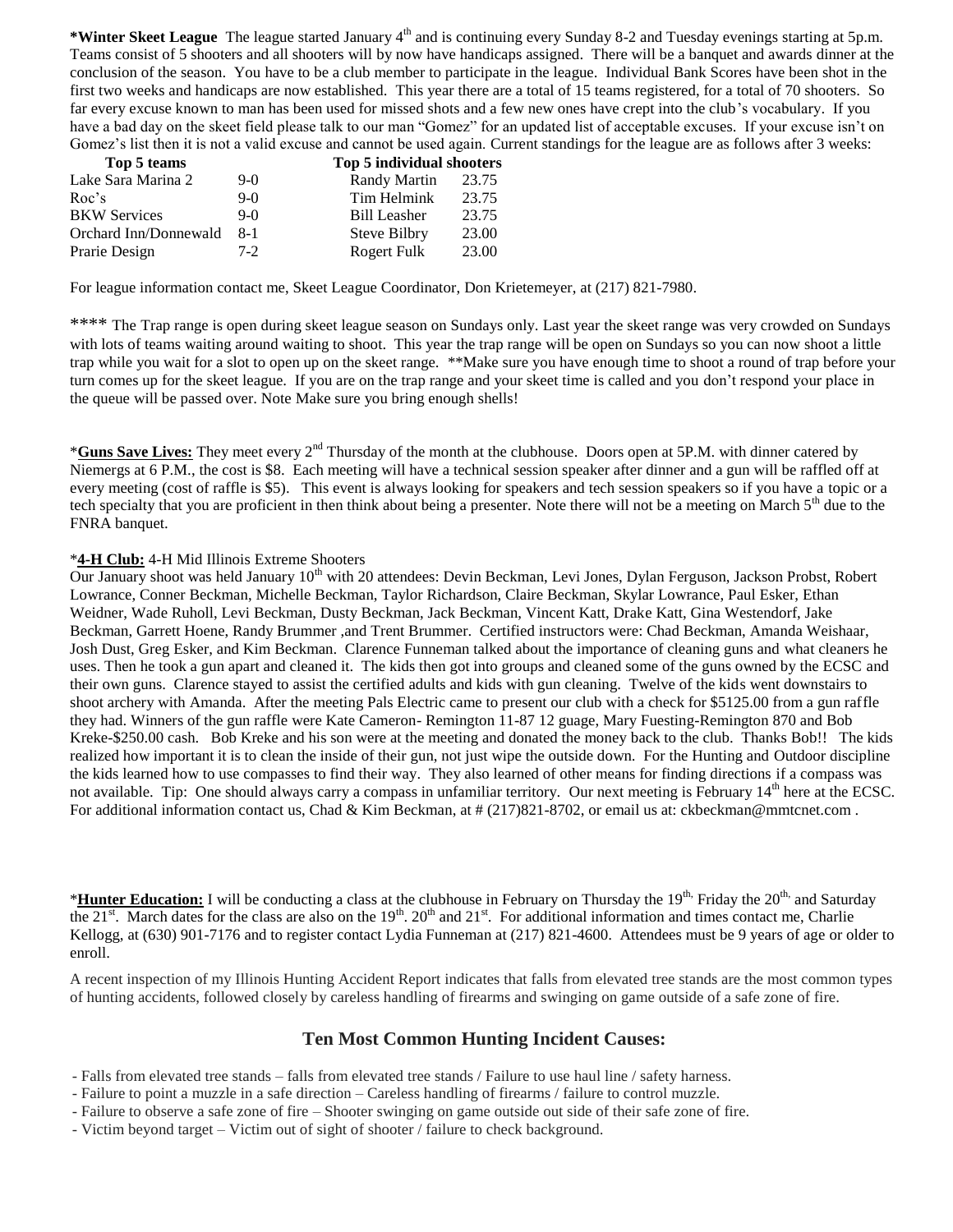- Victim mistaken for game – Failure to properly identify target (even though Uncle Harvey acts like a turkey doesn't mean you can take a shot at him).

- Stumbling / dropping a firearm A shooter stumbles and falls carelessly dropping a loaded firearm.
- Trigger caught on object Trigger caught on an article of clothing / caught on underbrush.
- Victim in front of target Victim in line of fire when shot is taken.
- Loading / unloading a firearm improperly Self explanatory.

- Loaded firearm in or around vehicle – Removing / placing a loaded firearm in a vehicle / discharging a firearm in a vehicle.

**\*FNRA:** Annual **Friends of the NRA** banquet is Thursday March 5:00P.M., contact Lyle Kruger, committee chairman, at (217) 343-6161 for tickets or go online at" http://www.nraam.org/special-events/national-nra-foundation-banquet.aspx". Enjoy dinner, auctions, raffles, and family fun while supporting the shooting sports and ensuring the survival of second amendment traditions for generations to come. Tickets for this event cost \$30 and dinner is included. 2014's event saw 73 firearms given away by the various raffles at the dinner. Last years function attracted almost 600 attendees which is just about the maximum number of people that the Knight's of Columbus hall can hold. So, get your tickets early to insure you reserve your place for that special night and bring lots of cash, remember this is a benefit to help raise money for our youth shooting clubs. Our local 4-H shooting teams benefits greatly from this function as well as the ECSC. The FNRA volunteer committee has been meeting since the beginning of January and is working very hard to make this the best benefit ever. The FNRA Committee is always looking for volunteers to help out for this big event. If you can find time in your busy schedule to lend a hand please contact the committee chairman.

**\*USPSA:** On March 8, USPSA will be starting its season. Even if you are not familiar with this shooting sport you should come out to watch or, better yet, participate. USPSA shoots are a fun "running gun" competition where many different styles of handguns are used. Any factory production handgun that shoots 9mm, 40cal, 45acp, 38 Super and the 357/38spl cal can be used. If you are serious about the sport then shooters can step up to a custom make handgun with very few limitations. There are different handgun categories and different classifications so shooters can compete in their own level of skill. This sport is not limited to just semi auto pistols. Revolvers are also allowed and have their own category. There are certified Range Officers who work the events to make sure it is a very safe environment. The experienced shooters as well as the Range Officers are willing to help a new shooter get started in this sport. All adults and even kids are encouraged to come and participate under adult supervision. This is a fast paced sport that has different scenarios for every stage, with usually 6 stages per event. Participants can expect to shoot no less than 130 rounds of ammunition over the course of the day. Most stages have stationary and/or moving targets. Other stages have targets hidden behind doors or simulated walls. As long as you are a safe shooter with some handgun experience, I guarantee you will have fun at USPSA shoots. For additional information contact me, Clarance Funneman, at (217)821-4600.

**\*CMP/NRA High Power:** No report update turned in by event chairman, Dave Miller.

**\*BPCR Silhouette:** No report update turned in by event chairman, Jim Shride.

\***Archery League:** No report update turned in by event chairman, Bob Allen.

**\*Cowboy Action Shoot:** No report update turned in by event chairman, Bob Fergus.

#### **EWCSC Event contact list:**

Skeet contact: Don Krietemeyer # (217) 821-7980, Archery contact: Bob Allen # (217)821-1212 or email [allen62401@yahoo.com](mailto:allen62401@yahoo.com) , CMP/NRA contact: Dave Miller # (618) 367-6487, Cowboy Action contact: Bob Fergus # (217) 821-3134, Hunter Education contact: Charlie Kellogg # (630) 901-7176 or email kellogg\_chuck@yahoo.com, Silhouette contact: Jim Shride # (618)889-2758 or emai[l jimshride@gmail.com](mailto:jimshride@gmail.com), Youth 4-H contact: Chad & Kim Beckman # (217)821-8702 or email [ckbeckman@mmtcnet.com,](mailto:ckbeckman@mmtcnet.com) USPSA contact: Clarance Funneman # (217)844-2233.

#### **NRA**

2015 NRA annual Meeting is being held in Nashville, TN from April  $9<sup>th</sup>$  – April 12<sup>th</sup>. This event is open to all NRA members and is a must see event if you have never been to one. For those who plan to attend the NRA Annual meeting here is a website for the best hotels & pricing, go to [www.nraam.org](http://www.nraam.org/) and click under housing & travel.

#### **Annual Dues Renewal**

It's that time again to renew your 2015 club membership. The dues have once again remained the same. Single membership is \$60 and \$70 for family memberships (includes spouse and kids under 18). 2014 Membership totaled out at 700 members and we are always looking for new applicants. If you have any questions on club membership please contacts our membership director, Lydia